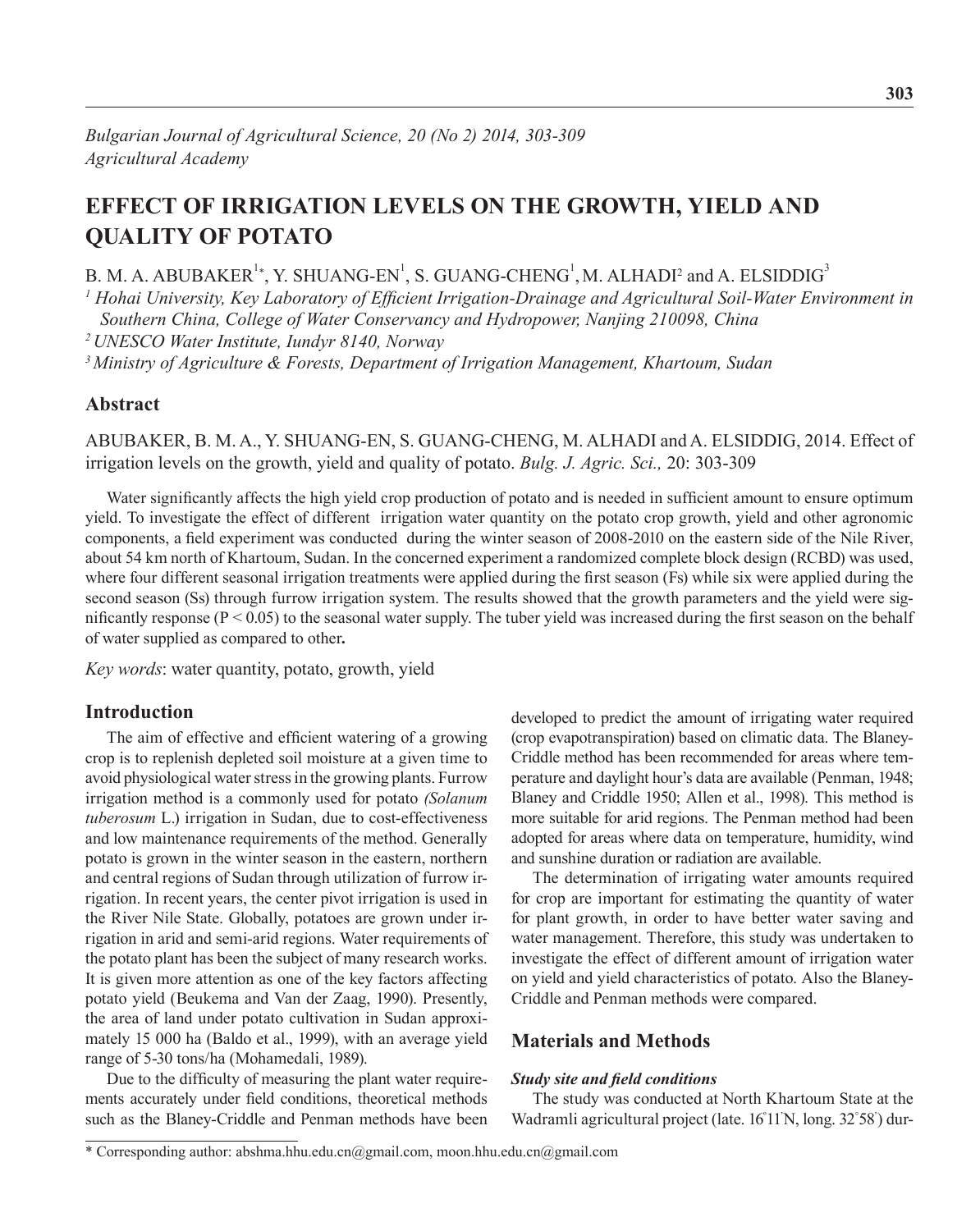ing the winter growing seasons (2008-2010). The climate of the study area is semi-arid with relatively cool winters and hot summers, and average rains of 160 mm falling between June and September. The winter season lasts from November to March, with maximum temperature 24–32°C and minimum of 18°C. The dominant soil type of the experimental site is clay with low percentage of organic matter.

### *Yield data*

The potato cultivar *Alpha* was used for experimental plots comprising 5 rows, spaced at 0.75 m with tubers planted in row-seed spacing of 28-30 cm, for 12 m long. The outer ridge per plot was used as a guard row to avoid horizontal soil water movement. Seed tubers of uniform size were planted in November 29<sup>th</sup>, November 17<sup>th</sup> in the Fs and Ss respectively. Recommended fertilization and other cultural practices were carried out as needed. Half the recommended dose of urea (46% N) and all the superphosphate (48%  $P_2O_5$ ) were applied at planting at the rate of 238 kg/ha. The second dose of urea was applied six weeks after planting. Earthingup, weeding and control of pests were carried out during the study.

Nine weeks after planting, a random sample of plants was taken from each plot to determine the fresh and dry weights of haulm (stems and leaves), roots and tubers per plant, leaf area index (LAI), number and fresh weights of leaves and stems, number of stolons and tubers, and percentage of tuber set per plant. Data were also collected on the total and marketable yield of tubers as well as yield components. At crop maturity, the middle ridge was harvested on March 15<sup>th</sup> and on February 16th in the first and second seasons respectively, to assess the total yield.

#### *Experimental design and irrigation treatments*

The water treatments were arranged in a randomized complete block design in which 500, 600, 700, and 800 mm/ season were applied in the first season (Fs) for ten irrigations and 240, 320, 400, 480, 560 and 640 mm/season were applied in the second season (Ss) for eight irrigations. The quantity of irrigating water required in each treatment was applied using the parshall flume device of 50 mm throat width. The Parshall flume was provided with two scales,  $H_a$  and  $H_b$ , for measuring the discharge of water. After reading the scale, the discharge of the device (liter/sec.) was obtained from the relevant calibration curve, based on the method developed by Michael (1978), as:  $Q = 25.733 (H_a - H_b)$ , where Q is the discharge of water (liter. /sec),  $H<sub>a</sub>$  is upstream section and  $H<sub>h</sub>$  is the downstream section.

Crop evapotranspiration was predicted using the modified Blaney-Criddle and Penman methods based on meteorological data of Wadramli area obtained from the Sudan meteorological station (Table 1).

The modified formula of Blaney-Criddle equation (Doorenbos and Pruitt 1977) used in this study is:  $ET = C[P (0.6 T + 8)]$ , where,  $ET =$  is the reference crop evapotranspiration (mm/day) for the month considered;  $\overline{T}$  is the mean of daily temperature in  $\overline{C}$  over the month considered,  $\overline{PP}$  is the mean of daily percentage of total daytime hours for a given month and latitude and  $\overline{C}$  is the adjustment factor which depends on minimum relative humidity, sunshine hours and day time wind estimates. Meanwhile, the modified formula of Penman equation (Doorenbos and Pruitt, 1977) was used in this study is:

$$
ET = C[W \cdot R_n + (1 - W) \cdot f(u) \cdot (ea - ed)],
$$

| v<br>×<br>۰,<br>۰.<br>v<br>۰.<br>× |  |
|------------------------------------|--|
|                                    |  |

| Means of monthly meteorological data for crop water requirement in 2008/2009 and 2009/2010 seasons |  |
|----------------------------------------------------------------------------------------------------|--|
|----------------------------------------------------------------------------------------------------|--|

|                  | $\tilde{}$          | л.                 |       | $MWS^*$ (m/h) at 2 m height |             |
|------------------|---------------------|--------------------|-------|-----------------------------|-------------|
| Month            | Mean temp., ${}^0C$ | Mean RH, %         | Day   | Night                       | Sunshine, h |
| 2008/2009 season |                     |                    |       |                             |             |
| November         | 24                  | 27.7               | 5.06  | 5.01                        | 10.1        |
| December         | 21.6                | 30.7               | 25.23 | 4.21                        | 11.2        |
| January          | 22.8                | 28.7               | 5.72  | 4.46                        | 10.2        |
| February         | 24.7                | 27.4               | 6.36  | 4.72                        | 10          |
| March            | 27.6                | 13.2               | 7.58  | 5.64                        | 9.8         |
|                  |                     | $2009/2010$ season |       |                             |             |
| November         | 32.3                | 27.7               | 5.06  | 5.01                        | 10.1        |
| December         | 21.6                | 30.7               | 5.23  | 4.21                        | 11.2        |
| January          | 25                  | 31.7               | 6.31  | 5.33                        | 10.8        |
| February         | 23.4                | 19.2               | 5.64  | 4.87                        | 10          |

MWS\* (Mean wind speed)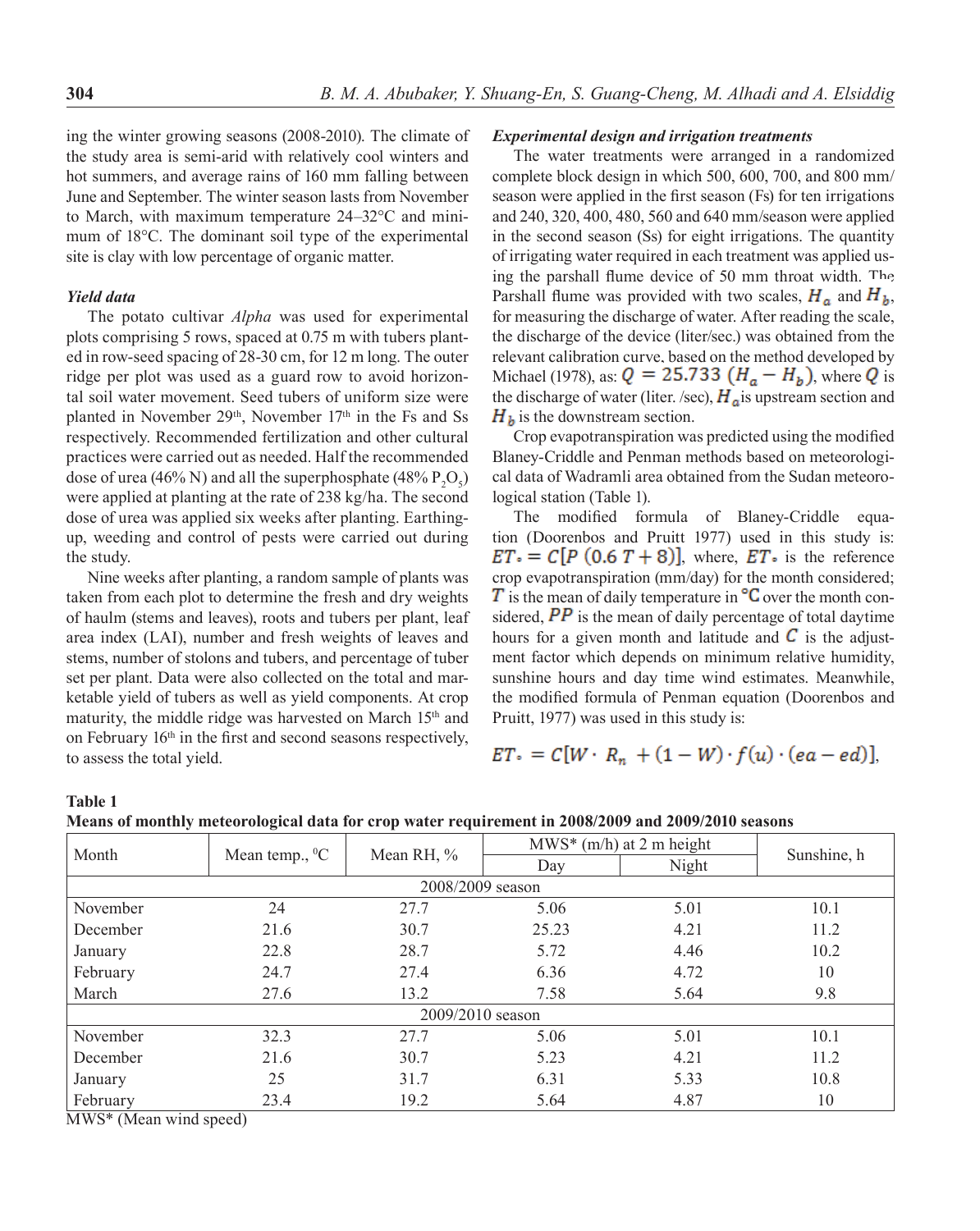where  $ET_{\bullet}$  is the reference crop evapotranspiration in mm/ day, **W** is the temperature related weighted factor,  $\mathbf{R}_n$  is the net radiation in equivalent evapotranspiration mm/day,  $f(u)$ is the wind-related function,  $(ea - ed)$  is the difference between the saturated vapour pressure at mean air temperature and the mean actual vapour pressure of the air both in bar,  $\mathcal C$ is the adjustment factor to compensate for the effect of day and night weather conditions.

The crop evapotranspiration  $(ET_c)$  was calculated for both methods using the following formula (Allen et al., 1998)  $ET_c = K_c \cdot ET$ , where  $ET_c$  is crop evapotranspiration,  $K_c$  is the crop coefficient which varies with crop, stage of growth, growing season and weather condition and  $ET \cdot$  is the reference crop evapotranpiration, from Blaney-Criddle and Penman equations above.

#### *Data analysis*

**Table 2**

Data collected was analyzed using the Statistical Package of Social Sciences (SPSS) version 16. Results considered significant when P-value  $> 0.05$ .

### **Results and Discussion**

#### *Plant growth parameters*

The fresh and dry weights of haulm and roots per plant (Table 3) were not different among irrigation water treatments in the Fs; whereas, differences were significant ( $p$  > 0.05) in the Ss. Among Ss there was an increased trend for these growth parameters in response to increased amounts of irrigation water. The lowest value was given by 240 mm, and

the highest value was given by 640 mm. Such discrepancy could be attributed to the clay loam nature of the soil at the site of the experiment; this led to water logging with 700 and 800 mm water quantities, which retarded vegetation growth. These results agreed with previous results reported by Islam et al. (1990), who found that, increasing soil moisture up to a limit is depending on soil type and nature. Regarding the results of fresh weight of tubers per plant, the difference among watering treatments in the Fs was not significant, but the difference was significant ( $p > 0.05$ ) in the Ss (Table 2). The maximum effect was obtained from 600 mm in the Fs and 640 mm in the Ss respectively. In Ss, fresh weight of tubers showed an increased trend with increased irrigation water except for 560 mm.

The number and fresh weight of leaves were not significantly affected by the different amounts of irrigation water treatments in both seasons (Table 3); although there was a slight increase with increasing irrigation water quantity up to 600 mm level. Water treatments had no effect on the number and fresh weight of stems in Fs but the effect was significant in Ss. In contrast with these findings, Islam et al. (1990) reported significant effects of irrigation water quantities on the number of stems of the potato plant; however, others Lynch and Tai (1979) showed that the number of stems per plant was mainly determined by the size of the seed tuber and by the soil type.

For leaf area index LAI, application of different water quantity had no significant effect on LAI in the Fs, but the effect was significant in the Ss (Table 3). More precisely there was a slight increment in LAI till 600 mm, then after a de-

|  |  |  | Effect of quantity of applied irrigation water on haulm fresh and dry weight, roots and fresh weight of tubers per plant |  |  |
|--|--|--|--------------------------------------------------------------------------------------------------------------------------|--|--|
|  |  |  |                                                                                                                          |  |  |

|                   | Weight of haulm, g |                  | Weigh of roots, g | Fresh weight of |           |
|-------------------|--------------------|------------------|-------------------|-----------------|-----------|
| Water applied, mm | Fresh              | Dry              | Fresh             | Dry             | tubers, g |
|                   |                    |                  | 2008/2009 season  |                 |           |
| 500               | 128.4              | 18.5             | 3.6               | 1.2             | 176.7     |
| 600               | 178.9              | 21.9             | 4.3               | 1.6             | 208.5     |
| 700               | 138.7              | 18.8             | 3.2               | 1.2             | 177.9     |
| 800               | 143.9              | 21.1             | 4.3               | 2               | 173       |
| $SE\pm$           | 11.31              | 1.95             | 0.62              | 0.29            | 39.1      |
|                   |                    | 2009/2010 season |                   |                 |           |
| 240               | 278.7              | 61.8             | 10.2              | 2.2             | 282.1     |
| 320               | 343.2              | 75.6             | 10.7              | 2.5             | 503       |
| 400               | 411.8              | 87.7             | 12.3              | 2.7             | 640       |
| 480               | 498.3              | 109.2            | 13.9              | 3.7             | 829       |
| 560               | 404.2              | 88.9             | 16.5              | 3.8             | 641.1     |
| 640               | 521.1              | 118.1            | 17                | 4               | 845       |
| $SE \pm$          | 37.85              | 16.03            | 1.4               | 0.71            | 130.2     |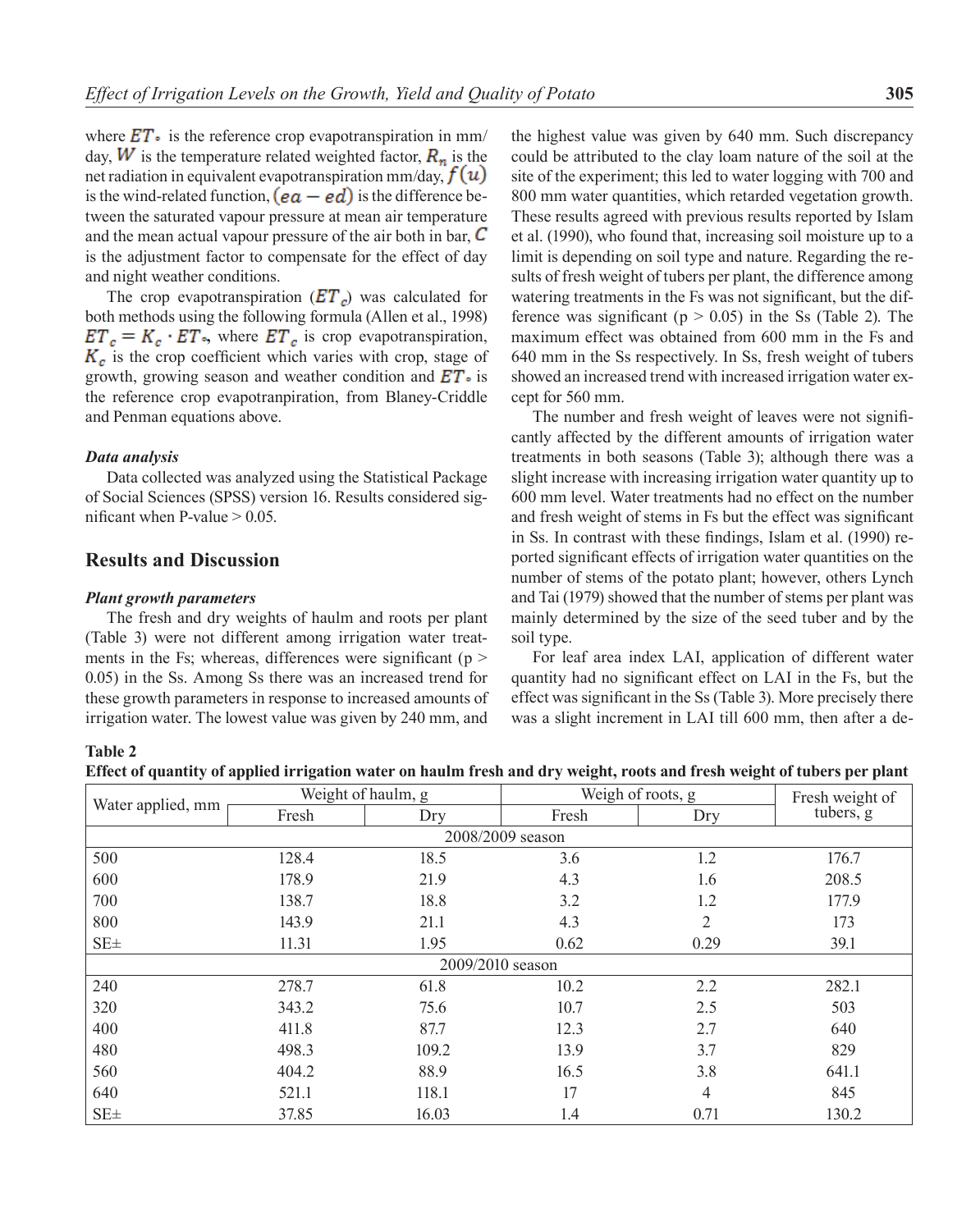crease with an increased amount of applied water quantity in Fs, while the effect was positive and significant till 640 mm in Ss. This may be due to the clayey nature of the soil; irrigation levels of more than 600 mm might cause water logging and consequently affected LAI. Frequent irrigation in lighttextured soils has been reported to increase LAI of the potato crop significantly (Islam et al., 1990). The number of stolons and tubers per plant percent tuber set, presented in Table 3, exhibited the same trend of vegetative growth components mentioned above, i.e. water amounts in the Fs did not significantly affect yield components which, however, responded significantly to lower rates in the Ss. These results indicated that for maintaining more stolons and tubers per plant, adequate soil moisture (640 mm) would be needed by the plant, while both excess ( $> 640$  mm) and deficit ( $< 400$  mm) water-

ing have negative effect. Levy (1983) concluded that the number of tubers per plant tended to decrease in response to water stress. However, Haverkort et al., (1990) claimed that the number of tubers per stem was greatly increased or remained unchanged as a result of soil moisture stress.

### *Effect of water on Potato total tuber and marketable yields*

Total and marketable yields in the Fs were insignificantly affected by water quantity applied (Figure 1). The highest value (19.9 tons/ha.) was obtained from 600 mm followed by 700 mm (15.5 tons/ha.), 800 mm (14.6 tons/ha.) and 500 mm (14.3 tons/ha.) indicating that both excess and deficit water had adverse effects on yield. The moderate water quantity (600 mm) was the optimum. In the Ss, differences in the total and marketable yields corresponding to quantity of water

**Table 3**

**Effect of quantity of irrigation water applied on number and fresh weight of leaves, stems/plant, LAI, number of stolons, tubers and percentage tuber set/plant**

| Water<br>applied, mm | Tuber<br>set, $\%$       | No.<br>of tubers | No. of<br>stolons | LAI              | Fresh stems<br>weight, g | No.<br>of stems | Fresh leaves<br>weight, g | No.<br>of leaves |
|----------------------|--------------------------|------------------|-------------------|------------------|--------------------------|-----------------|---------------------------|------------------|
|                      |                          |                  |                   | 2008/2009 season |                          |                 |                           |                  |
| 500                  | 56                       | 5.6              | 10                | 1.7              | 34                       | 3.2             | 94                        | 41               |
| 600                  | 60                       | 7.1              | 12                | 2.1              | 51                       | 3.6             | 128                       | 46               |
| 700                  | 52                       | 6.2              | 12                | 1.9              | 37                       | 2.8             | 102                       | 45               |
| 800                  | 54                       | 5.9              | 11                | 1.7              | 41                       | 3               | 103                       | 30               |
| $SE \pm$             | $\sim$                   | 1.12             | 1.4               | 0.22             | 6.3                      | 0.39            | 16.3                      | 8.4              |
|                      |                          |                  |                   | 2009/2010 season |                          |                 |                           |                  |
| 240                  | 50                       | 4                | 8                 | 2.3              | 157                      | 5.7             | 121                       | 59               |
| 320                  | 51                       | 6.1              | 12                | 3                | 190                      | 7               | 153                       | 80               |
| 400                  | 55                       | 7.2              | 13                | 3.7              | 223                      | 6.2             | 189                       | 71               |
| 480                  | 62                       | 8.2              | 13                | 4.1              | 277                      | 6.1             | 222                       | 71               |
| 560                  | 63                       | 8.5              | 13                | 3.5              | 223                      | 4.3             | 192                       | 73               |
| 640                  | 62                       | 9.9              | 16                | 4.4              | 300                      | 7.2             | 221                       | 80               |
| $SE \pm$             | $\overline{\phantom{0}}$ | 0.7              |                   | 1.08             | 41.7                     | 0.83            | 34                        | 10.1             |



**Fig. 1. Effect of applied water on total yields (2008/2009)**



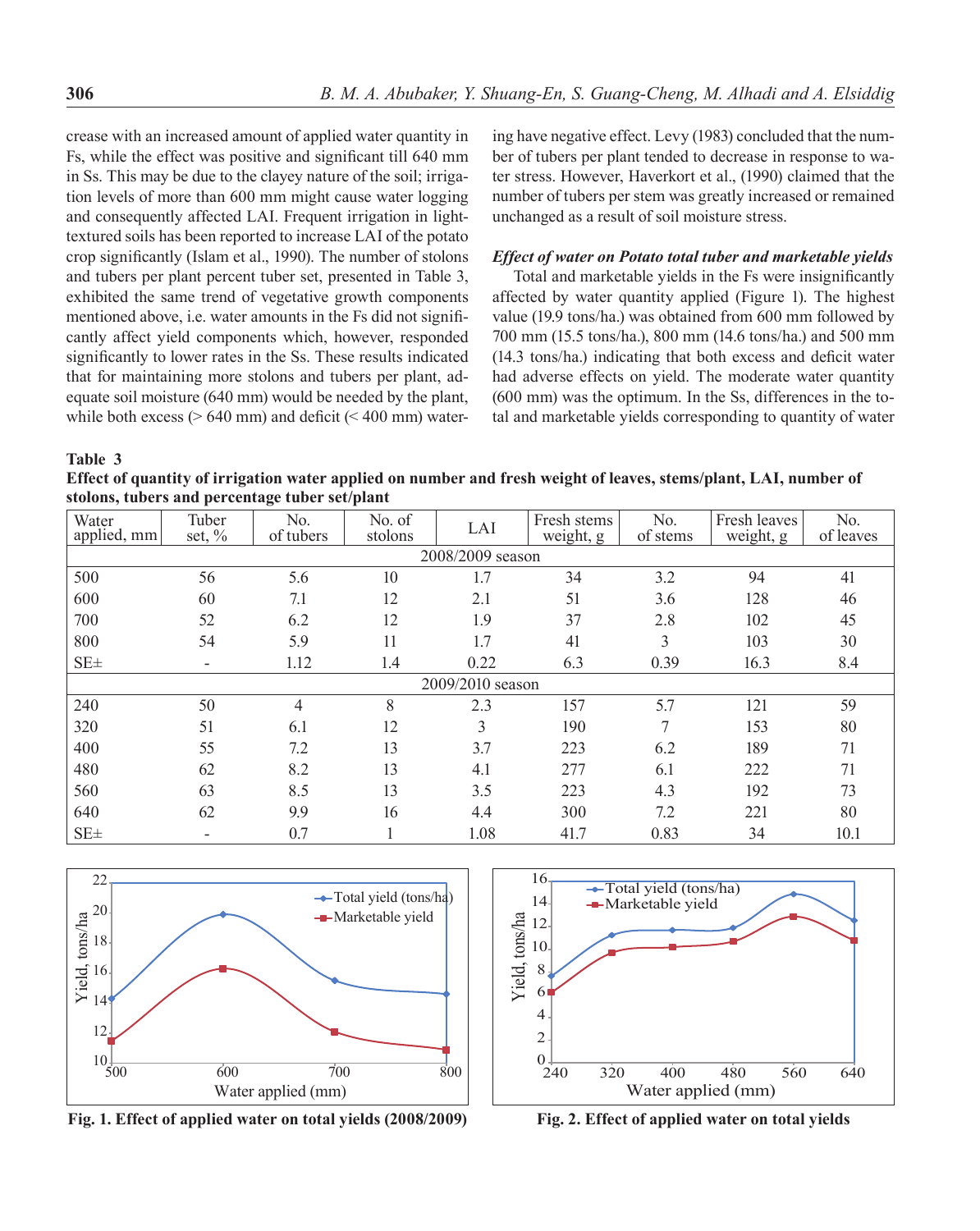applied (narrower range than that of the Fs were statistically significant (Figure 2). The highest total yield (14.87 tons/ha) was recorded from the 560 mm water quantity and the lowest from the lowest water applied (240 mm) was 7.65 tons/ha. Total yield in the Ss was lower than in the first for all water applied used. This can be attributed to the short growing period (only 8 irrigations) and to the relatively higher temperature prevailing in the Ss. These findings agreed with those of several studies in different environments, which indicate that the soil moisture deficit in the potato crop leads to a reduction in the total yield (Shock et al., 1992).

There was an increasing trend in total yield in the Ss with increasing water inputs up to 640 mm. The reduction in yield with high water quantity applied (700 and 800 mm) in the Fs could possibly be due to poor aeration of the soil in the experiment site. These results agreed with reports in the literature which indicated that moisture stress, occurring before the onset of tuber initiation and thereafter, effectively reduced the number and weight of tubers (Mackerron and Jefferies, 1986). Moreover, there had been many reports on the effects of water deficiency and irrigation regimes on potato crop in many parts of the world (Ojala et al., 1990; Silva et al., 1990; Kincaid et al., 1993; Fabeiro et al., 2001; Yuan et al., 2003; Onder et al., 2005; Kaur et al., 2005), which show that water deficiency caused a reduction of yield by reducing growth of crop canopy and biomass that may be due to the potato crop had low tolerance for water stress (Patel, 2007; Badr et al., 2012).

### *Effect of water applied on the qualitative yield components*

Effect of watering treatments on the qualitative yield components (Table 4) showed that, the highest marketable yield in the Fs was obtained by applied 600 mm and the lowest yield was associated with the highest water (800 mm) applied due to the increased in the percentage of misshapen and undersized tubers. The results of the Ss indicated a gradually increased in the marketable yield with the water quantities 480, 560 and 640 mm respectively and a decline with lower water quantities 240, 320 and 400 mm. Marketable yield has been reported to be adversely affected by over irrigation (Beukema and van der Zaag, 1990) as well as by water deficiency (lynch and Tai, 1979).

In both seasons, the percentage of infested tubers increased with decreasing amounts of water. As the soil of the experimental site is characterized by high clay content of the montmorillonite type (expanding and shrinking nature), water deficits were expected to cause cracking of the topsoil. Hence, tubers would be exposed to pests and moth which inflicts tuber damage (Ali, 1993).

#### *Evaluation of predicted water requirements of potato crop*

The results presented in (Table 5) were indicated that, the calculated seasonal water requirement for the potato crop using Blaney-Criddle method was 491 mm in the first and 451 mm in the second season. While Penman method, it was 524 in the first and 475 mm in the second season. The slight difference between the two methods could be attributed to the

#### **Table 4**

**Effect of quantity of irrigation water applied on percentage of qualitative yield components in 2008/2009 and 2009/2010 seasons**

|                   |                                                                          | Percentage       |                   |          |       |
|-------------------|--------------------------------------------------------------------------|------------------|-------------------|----------|-------|
| Water applied, mm | Infested tubers<br>Undersized tubers<br>Misshapen tubers<br>Green tubers |                  | Marketable yields |          |       |
|                   |                                                                          | 2008/2009 season |                   |          |       |
| 500               | 0.4                                                                      | 7.1              | 5.1               | 9.3      | 78.1  |
| 600               | 0.3                                                                      | 5                | 3.2               | 6        | 85.5  |
| 700               | 0                                                                        | 8.3              | 6.2               | 4.8      | 79.7  |
| 800               | 0                                                                        | 18.5             | 9.5               | 4        | 73    |
| $SE \pm$          | 0.5                                                                      | 1.6              | 2.11              | 4.2      | 21.32 |
|                   |                                                                          | 2009/2010 season |                   |          |       |
| 240               | 4.4                                                                      | 12.1             | 4.1               | 4.8      | 74.6  |
| 320               | 3.2                                                                      | 9.3              | 1.5               | 2        | 84    |
| 400               | 2.5                                                                      | 9.6              | 1.4               | 0.3      | 86.2  |
| 480               | 1.9                                                                      | 6.2              | 0.8               | $\theta$ | 91.1  |
| 560               | 1.7                                                                      | 7.5              | 1.2               | 0        | 89.5  |
| 640               | $\theta$                                                                 | 6.3              | 1.1               | 0        | 92.6  |
| $SE \pm$          | 2.31                                                                     | 4.31             | 1.9               | 1.51     | 18.6  |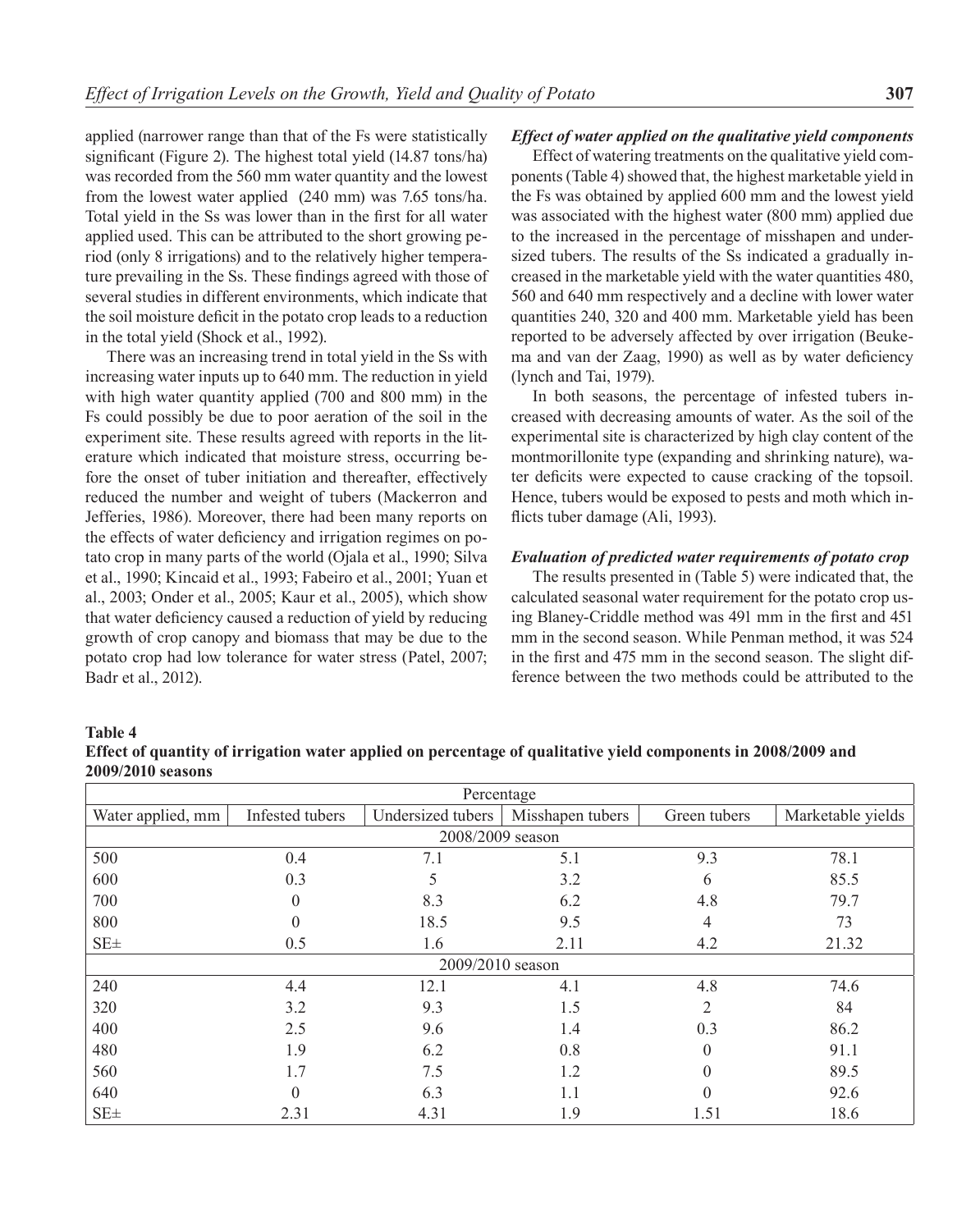|          |                | Penman, mm       |         | Blaney-Criddle, mm |                              |  |
|----------|----------------|------------------|---------|--------------------|------------------------------|--|
| Month    | Number of days | Req/month        | Req/day | Req/month          | Req/day                      |  |
|          |                | 2008/2009 season |         |                    |                              |  |
| November |                | 4.7              | 4.79    | 4.5                | 4.5                          |  |
| December | 31             | 127              | 4.1     | 127.1              | 4.1                          |  |
| January  | 31             | 160.4            | 5.18    | 139.5              | 4.4                          |  |
| February | 28             | 138.6            | 4.95    | 130.2              | 4.65                         |  |
| March    | 15             | 93               | 6.2     | 90                 | 6                            |  |
| Total    | 106            | 523.7            |         | 491.3              | $\qquad \qquad \blacksquare$ |  |
|          |                | 2009/2010 season |         |                    |                              |  |
| November | 14             | 81.2             | 5.8     | 78.4               | 5.5                          |  |
| December | 31             | 155              | 5       | 151.9              | 4.9                          |  |
| January  | 31             | 155              | 5       | 144.2              | 4.7                          |  |
| February | 15             | 84               | 5.6     | 76.5               | 5.1                          |  |
| Total    | 91             | 475.2            |         | 451                | $\qquad \qquad \blacksquare$ |  |

| --------                                                                                                 |
|----------------------------------------------------------------------------------------------------------|
| Seasonal water requirement of the potato crop using the Blaney-Criddle and Penman methods, 2008/2009 and |
| <b>2009/2010 seasons</b>                                                                                 |

fact that the Penman method is a function of more meteorological data (temperature, humidity, wind and sunshine duration) and, therefore, is likely to give closer estimate to the crop evapotranspiration and/or to the optimum applied water. These results coincide with the findings provided by Farbrother (1970) on cotton and faba bean in the Gezira scheme, Sudan; who reported that, there were close agreements between the estimated water requirements and the actually applied water for cotton and faba bean. Similarly, water requirement for the optimum production of tomato at "Um Dom" area, Khartoum state, Sudan has been reported by Ibrahim (1984) to be 596 mm/season. The marked difference between the estimated tomato and potato crops water requirement could be explained by the fact that crop evapotranspiration is a function of the crop coefficient, which varies with crop growth habit.

### **Conclusions**

As experimentally evident, the weather conditions, water, soil characteristics and the agronomic techniques affect the crop growth and crop production. Yield components of potato were affected significantly by optimum irrigation treatment. There is a close agreement between the actually applied and the estimated water requirement for the potato crop, on the other hand Blaney-Criddle method could be adopted in the semi-arid environment of Sudan, because it is simple and only required the data on temperature and day length. The optimum amount of water for the best growth, yield and quality of the potato crop at Waramli area environment ranges between 560 and 600 mm/season, to be applied in  $8 - 10$  irrigations, depending on the prevailing weather conditions.

### *Acknowledgements*

The authors would like to thank Wadramli agricultural Cooperative Society (WACS) Sudan, for the assistant in the field.

### **References**

- **Ali, A. M.,** 1993. Effect of cultural practices on reducing field infestation of potato tuber moth (*phthorimea operculella*) and greening of tubers in the Sudan. *The Journal of Agricultural Science,* **121** (2): 187-192.
- **Allen, R. G., L. S. Pereira, D. Raes and M. Smith,** 1998. Crop evapotranspiration: Guidelines for computing crop water requirements. FAO irrigation and Drainage. Paper No. 56. *FAO Food and Agriculture Organization of the United Nations*, Rome, Italy, p. 300.
- **Badr, M. A., W. A El-Tohamy and A. M. Zaghloul,** 2012. Yield and water use efficiency of potato grown under different irrigation and nitrogen levels in an arid region. *Agricultural Water Management,* **110**: 9-15.
- **Beukema, H. P. and D. E. van der Zaag,** 1990. Introduction to Potato Production. *University of Wageningen Press*, Pudoc, Wageningen, The Netherlands, Pudoc. – III, p. 208.
- **Blaney, H. F., W. D. Criddle and U. S. S. C. Service,** 1950. Determining water requirements in irrigated areas from climatological and irrigation data: U.S. Soil Conservation Service: *Technical Paper* 96, pp 48, USA.
- **Doornbos, J. H. and W. O. Pruitt,** 1977. Guidelines for predicting crop water requirements. Irrigation and Drainage Paper No.

**Table 5**